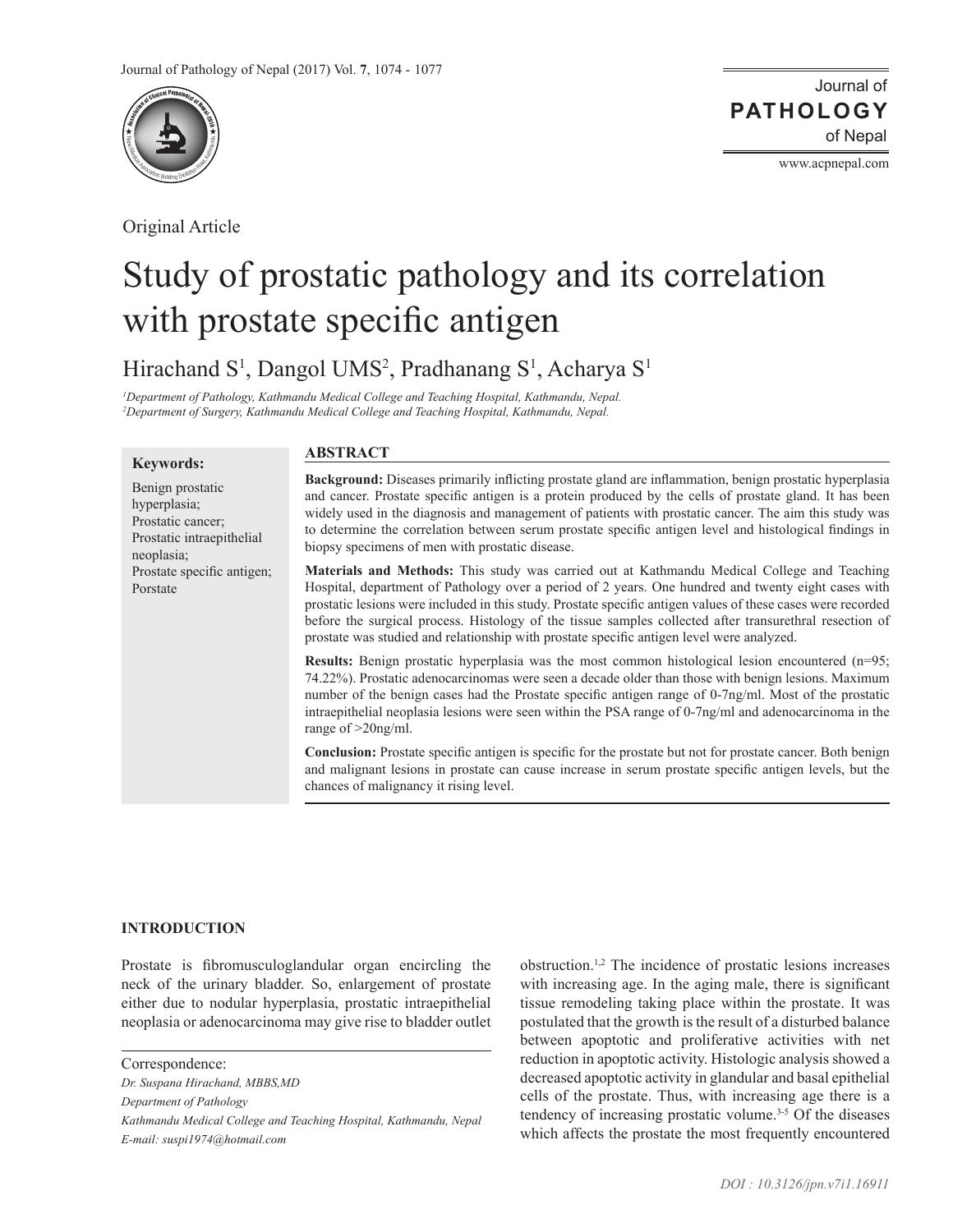| Table 1: Age distribution of various prostatic resions. |            |                             |              |              |                |                                      |  |  |  |  |
|---------------------------------------------------------|------------|-----------------------------|--------------|--------------|----------------|--------------------------------------|--|--|--|--|
| Age group                                               | <b>BPH</b> | <b>BPH</b> with prostatitis | <b>LGPIN</b> | <b>HGPIN</b> | Adenocarcinoma | Total $n$ $\left(\frac{9}{6}\right)$ |  |  |  |  |
| $\leq 50$                                               |            |                             |              |              |                | 2(1.56)                              |  |  |  |  |
| $51-60$                                                 |            |                             |              |              |                | 21(16.41)                            |  |  |  |  |
| 61-70                                                   |            |                             |              |              |                | 47(36.72)                            |  |  |  |  |
| 71-80                                                   |            |                             |              |              |                | 43(33.59                             |  |  |  |  |
| 81-90                                                   |            |                             |              |              |                | 15(11.72)                            |  |  |  |  |
| <b>Total</b>                                            |            |                             |              |              |                | 128(100)                             |  |  |  |  |

*BPH: Benign prostatic hyperplasia, LGPIN: Low grade prostatic intraepithelial neoplasia, HGPIN: High grade prostatic intraepithelial neoplasia*

| Table 2: Correlation of PSA level and various prostatic lesions |            |                             |              |              |                |               |  |  |  |  |
|-----------------------------------------------------------------|------------|-----------------------------|--------------|--------------|----------------|---------------|--|--|--|--|
| PSA level (ng/<br>ml)                                           | <b>BPH</b> | <b>BPH</b> with prostatitis | <b>LGPIN</b> | <b>HGPIN</b> | Adenocarcinoma | Total $(\% )$ |  |  |  |  |
| $0 - 7$                                                         | 81         |                             |              |              |                | $94(73.43\%)$ |  |  |  |  |
| $7.1 - 14$                                                      |            |                             |              |              |                | $14(10.93\%)$ |  |  |  |  |
| $14.1 - 21$                                                     |            |                             |              |              |                | 4(3.13%)      |  |  |  |  |
| $21.1 - 28$                                                     |            |                             |              |              |                | 4(3.13%)      |  |  |  |  |
| 28.1-35                                                         |            |                             |              |              |                | 4(3.13%)      |  |  |  |  |
| $>35$                                                           |            |                             |              |              |                | 8(6.25%)      |  |  |  |  |
| <b>Total</b>                                                    | 95         |                             |              |              |                | $128(100\%)$  |  |  |  |  |

in clinical practice are benign prostatic hyperplasia, prostatic cancer and prostatitis.<sup>6</sup> Prostate specific antigen (PSA), a glycoprotein serine protease, was first identified by Wang et al. in 1979.7 Prostate specific antigen (PSA) is a widely used tumor marker for prostatic cancer.<sup>8,9</sup> It is well known that PSA is prostatic specific, not a disease specific marker. PSA level can increase in nonmalignant conditions like benign prostatic hyperplasia, inflammation, diagnostic and surgical procedures. These conditions can mimic cancer and cause confusion in diagnosing especially in prostatic carcinoma where PSA is used as a screening test.<sup>10</sup>

**Table 1: Age distribution of various prostatic lesions.**

Hence, this study was undertaken to determine the correlation between serum PSA level and histological findings in biopsy specimens of men with prostatic disease.

#### **MATERIALS AND METHODS**

This is a prospective study carried out from October 2014-September 2016 ( 2 years) in the department of Pathology, Kathmandu Medical College and teaching Hospital, Kathmandu, Nepal. This study included 128 cases with prostatic lesions. PSA values of these cases were recorded before the surgical process. Serum PSA levels were estimated using chemiluminescent assay. Transurethral resection of prostate (TURP) biopsies were fixed in formalin (10%), processed and stained with Haematoxylin and Eosin for histopathological examination. Diagnostic criteria for benign prostatic hyperplasia (BPH), prostatitis, Prostatic intraepithelial neoplasia (PIN), and adenocarcinoma were adapted from guidelines laid down by World Health Organization (WHO) 2004.

# **RESULTS**

The present study constituted a total of 128 cases, age ranged from 46 to 88 years (mean 68 years) diagnosed with benign (BPH and BPH with prostatitis), premalignant (LGPIN and HGPIN) and malignant (adenocarcinoma prostate) lesions of prostate. Maximum number of cases (n=47; 36.72%) were in the age group of 61-70 years followed by 71-80 years age group (n=43; 33.5%). Only 2 cases (1.56%) were observed younger than 50 years of age.

Out of 128 cases, 95 (74.22%) were of BPH followed by prostatic intraepithelial neoplasia, adenocarcinoma prostate and prostatitis.(Table1)

Benign prostatic hyperplasia (BPH) was the most common histological lesion encountered (n=95; 74.22%) with maximum incidence seen in 61-70 age group (35 cases). (Table 1)

Prostatic adenocarcinoma was seen a decade older than those with benign lesions. PSA values were classified into intervals of 7ng/ml. The number of lesions, when correlated with PSA, showed maximum number of cases (n=94; 73.43%) in PSA range of 0-7ng/ml. (Table 2)

Maximum numbers of the benign cases (BPH and BPH with prostatitis) were seen in the PSA range of 0-7ng/ml. Most of the PIN lesions were seen within the PSA range of 0-7ng/ml and adenocarcinoma in the range of >20ng/ml. The results of comparison of serum PSA levels in benign and malignant lesions reveal positive correlation between the increase in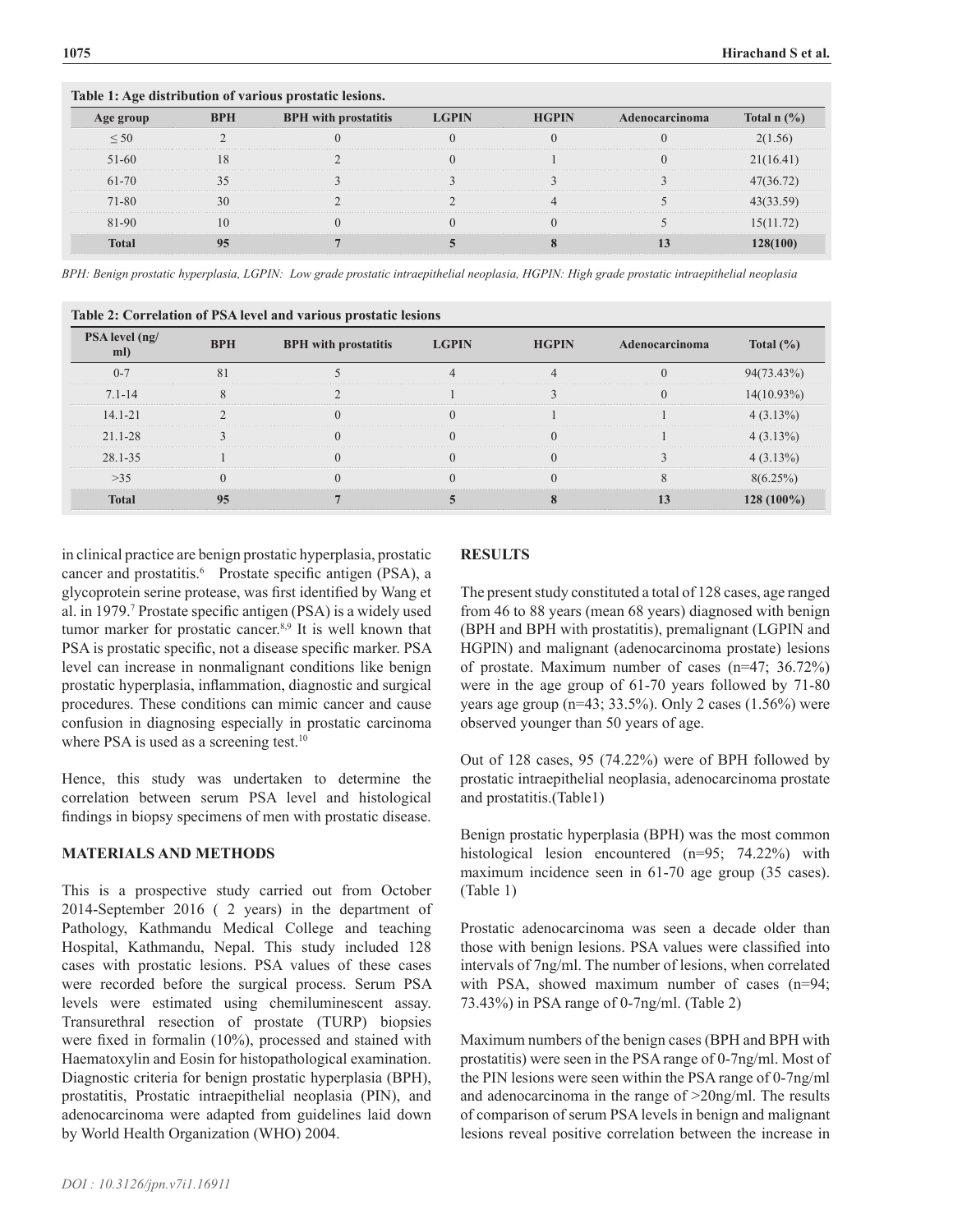PSA levels and malignant lesions. The rising PSA levels are associated with higher chances of malignant lesions.

### **DISCUSSION**

Prostatism is common in the geriatric age group. Benign prostatic hyperplasia and carcinoma of the prostate are increasingly frequent with advancing age and are uncommon before the age of 40 years. A careful examination of the prostate in an unselected series of autopsies disclosed nodular hyperplasia in approximately 20% of the men in 40 years of age, a figure that increases to 70% by age 60 and to 90% by eighth decade of life.11 As men age there is increased incidence of lower urinary tract symptoms. Both BPH and prostatic carcinoma present with obstructive urinary symptoms. Benign prostatic hyperplasia is characterized pathologically by cellular proliferation of epithelial and stromal elements in the prostate gland. These changes results in increased resistance to urinary flow during micturition, which was also seen in our study as the chief complaint of patients.

In our study, age group afflict with prostatic pathology was 46-88 years with mean age of 68 years, similar to studies done by Josephine A, Mansoor I, Lakhey M et al., and Lokuhettty MD et al. (mean age 65.5, 65.55, 67.61, 69.7 years).10,12-14 This study shows 79.69% of the cases as benign (BPH, BPH with prostatitis) while 20.31% of cases malignant (PIN, adenocarcinoma). Similar studies done by Puttaswamy et al. and Benerjee B et al. also encountered benign lesions constituting 80.6%, 75% and malignant lesions constituting 19.4%, 25%.15,16

Benign prostatic hyperplasia was the most common histological lesion encountered (95 cases-74.22%) in our study with maximum incidence seventh decade, and this is in concordance with studies done by Lakhey M et al (65.33%), Josephine A et al(74.52%), and Vani BR et al  $(70.8\%)$ <sup>10,12,17</sup>

In our study we found 10.16% of PIN lesions, similar as study done by Banerjee B et al (10%) and Maru AM et al  $(10.99\%)$ .<sup>16,18</sup> In a study done by Shakya et al. they found only 1.88% of PIN lesions.<sup>19</sup> The higher incidence of PIN lesions in our study may be due to the fact that most of the diagnosed lesions were in TURP specimens where the entire part of gland is sampled and examined under microscope thus allowing more chances of diagnosing PIN as it may occur in small foci within a gland, which might go unnoticed in a biopsy, hence limiting the usefulness of prostatic biopsy.

The incidence of prostatic adenocarcinoma was 10.16% in our study, which correlates with studies done by Banerjee B et al. and Wadgaonkar AR et al, where they reported 15% malignant cases in their studies.<sup>16,20</sup>

Prostate specific antigen is secreted exclusively by prostatic epithelial cells. In several disease processes such as BPH, prostatitis, PIN and cancer, serum PSA level is increased. From 30-50% of patients with benign prostatic hyperplasia have elevated serum PSA concentrations, depending on the size of the prostate and degree of obstruction, and in prostatic cancer the concentration is increased in 20- 92% of patients, depending on the tumor volume. Measurement of the serum PSA is the most sensitive marker available for monitoring the progression of prostatic cancer.<sup>21</sup> PSA is specific for prostatic tissue, but not specific for prostatic cancer. Umbehr MH et al. and Kiehl R et al. in their studies concluded that BPH and prostatitis is associated with high serum PSA, when glandular epithelium is disrupted.<sup>22,23</sup> On the other hand, Papsidero LD et al. suggested that elevation of PSA is due to unknown substances released by epithelial cells in association with the inflammatory processes surrounding the affected area. $24$  In our study most of the patients with benign pathology had PSA in range of 0-7 ng/ ml (73.43%), while 26.57% had PSA level above 7 ng/ml owing to the probable fact as mentioned above.

In our study LGPIN and HGPIN were seen in 13 (10.16%) out of 128 cases. The PSA levels in 8cases (61.54%) were in range of 0-7 ng/ml, and in rest of the 5 cases PSA levels were > 7ng/ml. Prostatic adenocarcinoma were seen in 13 cases (10.16%) with PSA levels >20 ng/ml. Studies done by Lekili M et al., Kamleshwaran KK et al. and Banerjee B et al. also found the serum PSA levels >20ng/ml in prostatic adenocarcinoma.16,25,26 An increasing PSA levels implies underlying malignancy and more so of a high grade as evidence with significant relationship between PSA level and histopathology, especially when PSA level was more than 20 ng/ml.

#### **CONCLUSION**

In conclusion benign prostatic hyperplasia is the most common pathology encountered in prostatic specimens. PSA is specific for prostatic tissue and is raised in both benign and malignant lesions of prostate. But the chances of malignancy increases with rising value of PSA.

#### **REFERENCES**

- 1. Kantikundo SNS, Bhattacharyya NK, Bhattacharyya PK, Kundu AK. A study to correlate histopatholgy, biochemical marker and immunohistochemical expression of sex-steroid receptor in prostatic growth. Indian J Med Paediatr Oncol 2014;35:40-3. [Crossref](https://doi.org/10.4103/0971-5851.133719)
- 2. Begum Z, Attar AH, Tengli MB, Ahmed MM. Study of various histopathological patterns in TURP specimens and incidental detection of carcinoma prostate. Indian J Pathology and oncology 2015;2:303-8. [Crossref](https://doi.org/10.5958/2394-6792.2015.00032.0)
- 3. Briganti A, Capitanio U, Suardi N, Gallina A, Salonia A, Bianchi M. Benign prostatic hyperplasia and its etiologies. Eur Urol Suppl 2009; 8: 865-871. [Crossref](https://doi.org/10.1016/j.eursup.2009.11.002)
- 4. Untergasser G, Madersbacher S,Berger P. Benign prostatic hyperplasia: age related tissue remodeling. Exp Gerontol 2005; 40: 121-128. [Crossref](https://doi.org/10.1016/j.exger.2004.12.008)